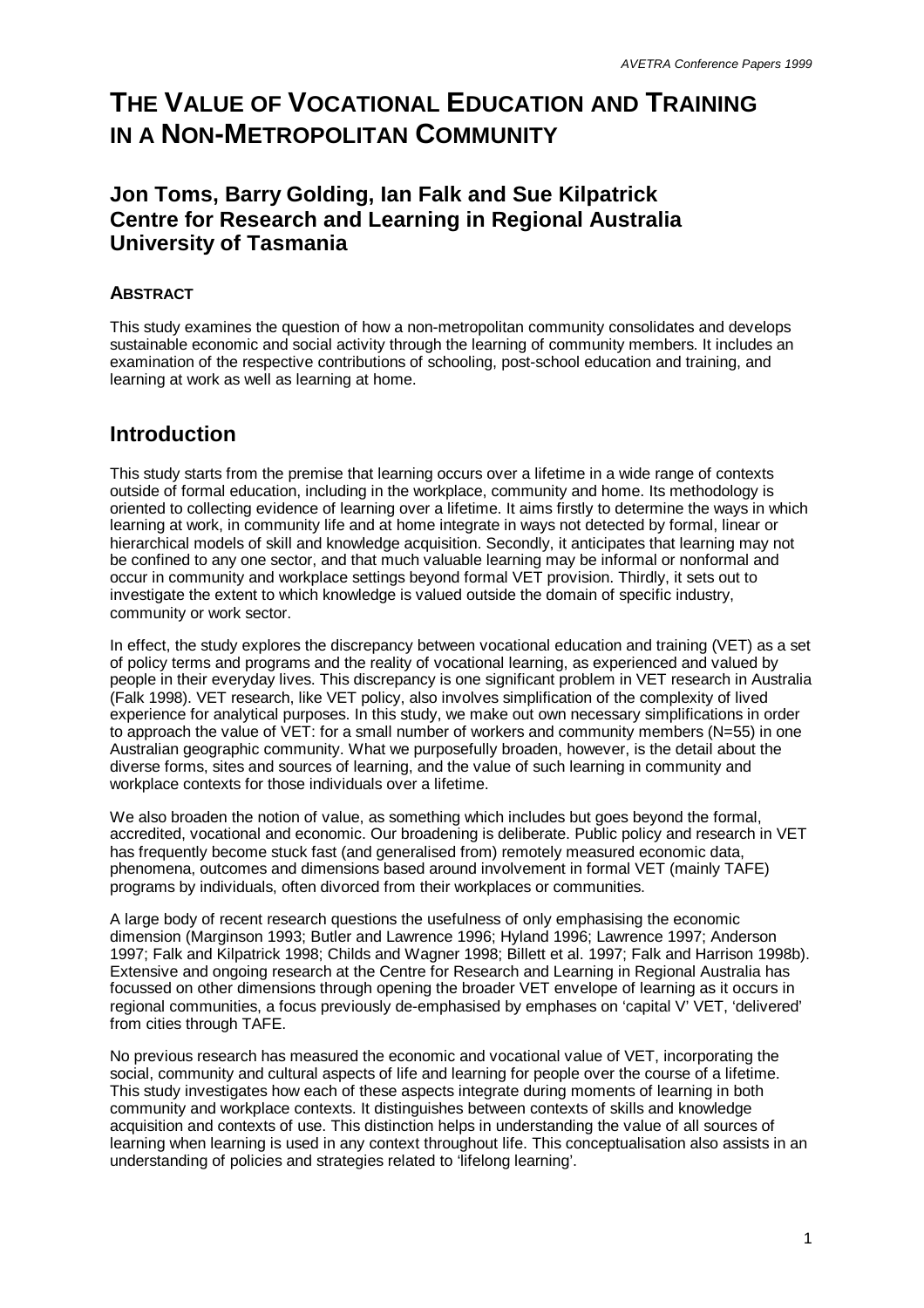VET is commonly construed, described and researched using public policy terms and assumptions based around an a priori definition of VET 'delivery'. It is widely assumed that VET is separate and distinct from other forms of training, and particularly from education. It is widely assumed that VET can be 'wrapped', as a 'training package', sold in 'markets' or 'delivered' as a training program. Once competencies are 'achieved', the learning can be 'articulated' (like behind a vehicle), taken somewhere else and 'transferred' for credit. Learning gets put on the shelf for purchasing in a metropolitan market place. Regional VET gets explained away as a thin market or treated in welfare terms as a community service obligation.

The lived reality in rural and isolated Australia is different. Vocational learning derives from a range of sources other than public provision in TAFE (Technical and Further Education). While it is possible and necessary to lump, divide and simplify learning generally, and VET specifically, into its component parts for research purposes, it is an integral but integrated part of people's lives. In the forthcoming full report of this study (Toms et al. 1999) we demonstrate this integration, but in doing so make necessary simplifications of lived experience, and in particular of learning.

Research into 'outcomes' from, and 'value' of VET, are subject to a number of problematic limitations and assumptions, particularly in rural and isolated situations where big city, big industry versions of VET do not fit what actually occurs in terms of either customer choice or VET provision. We have found that a useful, alternative way of wrapping both outcomes and values together is by focussing on the twin notions of social capital and the learning community. Putnam's (1993, 35) definition of social capital defines it as 'features of social organisation such as networks, norms and trust, that facilitate coordination and cooperation for mutual benefit'.

Falk and Kilpatrick (1998, 23) investigated social capital in regional community contexts as a process associated with many forms of rural learning, and defined social capital as 'the product of social interactions contributing to the social, civic or economic well-being of a community-of-commonpurpose'. This definition has been used as a means of investigating VET as a social process well beyond its institutional 'packaged' and 'delivered' forms. VET, in its capital 'V', publicly funded forms is only one part of the wider, embedded process of vocational preparation and re-positioning occurring in rural and isolated community contexts.

Investigation, in the current study, of VET as an activity centred on one regional community is appropriate, timely and critical. Rural and isolated communities are currently recognised as bearing an inordinate social and economic burden as a result of National Competition Policy (NCC 1999). In its report, the National Competition Council recently conceded that '... the loss of a valued shop which provides commerce and a focal point for a small community can be a serious social cost, and could provide a case not to go ahead with a particular reform' (cited in The Age 8 February 1999, 4). The loss of such a traditional focus for sustaining community learning can mean a loss of the community itself. In this sense, as Putnam (1993, 33 & 37) suggests, social capital is a precondition for economic development. Or as Moore and Brookes (1996, 7) concluded, there is a direct relationship between economic development and community development. It is at the local, rural community level where there are no alternative consumer or citizen 'choices' that theories of markets and one dimensional economic policies and systems become least relevant but most damaging.

Magnified nationally, the widespread loss of government and community services in Australia has bitten deep into the sustainability of many regional centres and into the every day social and vocational lives of its residents. Some, but not all communities vanish in this debilitating process of change. Others develop community-embedded processes to sustain social organisation: in effect they seek to sustain social capital through building and rebuilding 'networks, norms and trust, that facilitate coordination and cooperation for mutual benefit', as predicted by Putnam (1993, 35). Learning, through VET and otherwise, is one important mechanism for sustaining such communities.

It is important to stress that social capital is not a phenomenon restricted to regional Australia. Networks, norms and trust play a similar important role for mutual benefit within communities in suburbs and cities, in businesses, offices and factories, in urban Aboriginal and migrant communities. The difference in regional Australia is that in many cases social capital, as it is created for mutual benefit in a small community, becomes the last line of defence to community survival and sustainability. VET in its many forms is a critical component of this sustainability, given that most of its young citizens are obliged to leave to undertake education and to get work in large but remote cities.

In regional settings, VET systems delivered, designed and predicated on the development of human capital for big companies and corporations are in danger of completely missing individual needs, those of small business as well as the collective needs of a community.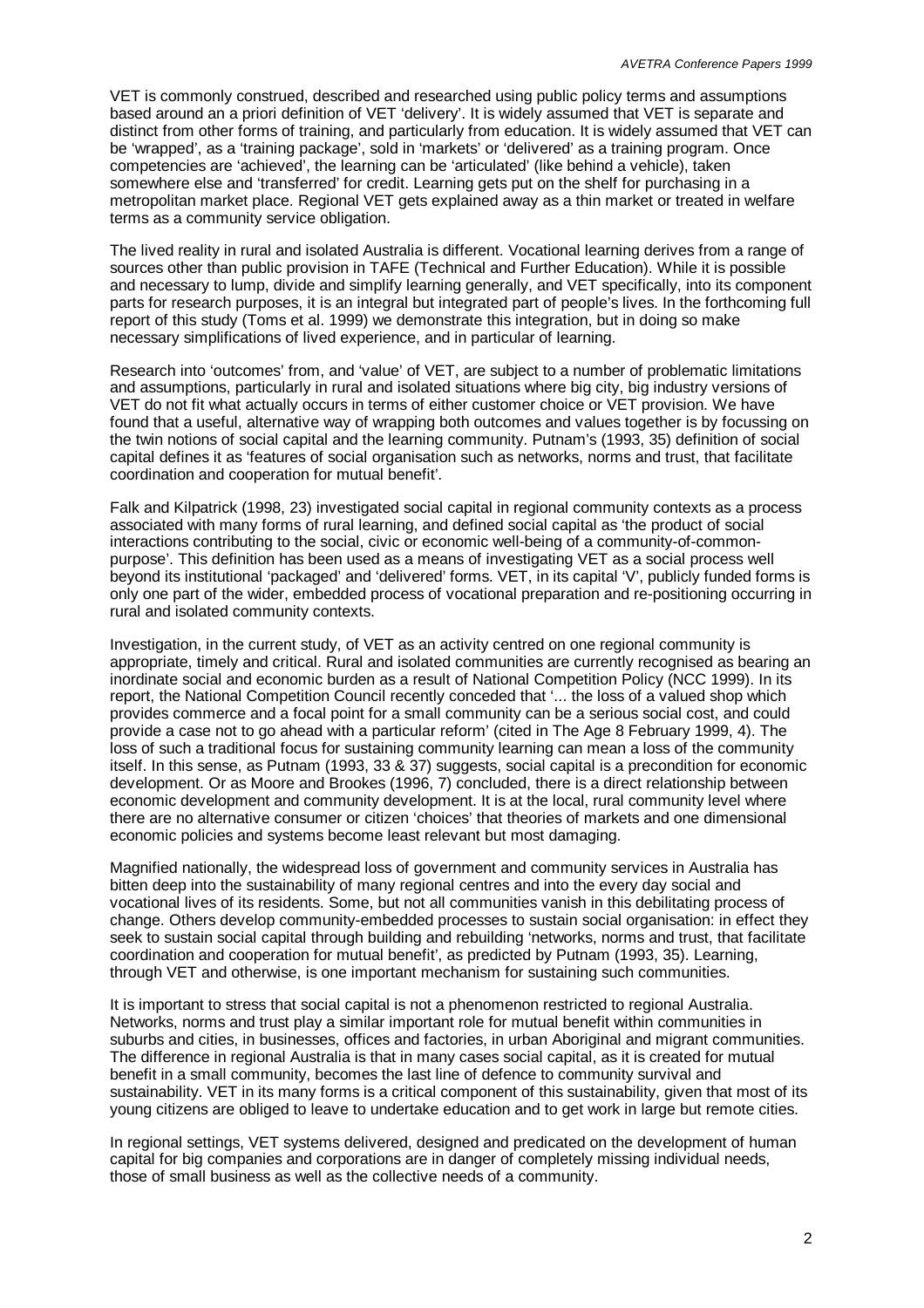### **Research questions**

A series of hypotheses are examined in this study.

- 1. Social capital as generated through VET in its many formal and community-embedded forms should be observable in regional Australia.
- 2. Informal learning is not only significant in the workplace (Sefton 1998, 4), but is also a factor enhancing the development and use of social capital in regional communities (Falk and Kilpatrick 1998, 16-17).
- 3. There is a requirement of communities, particularly non-metropolitan communities, to become learning communities (Bruce 1998, 47) to facilitate individual and societal change (OECD 1996).
- 4. Lifelong learning is likely to originate from a variety of sources and to 'contribute to an array of goals rather than to a single aim' (OECD 1996, 87).

The research questions emerged from a literature review which indicated a paucity of data in the literature on the value of VET. Where data does exist, it is generally couched in terms of quantifying benefits of different modes of delivery, completion rates, and qualifications gained rather than on perceptions of wider value.

The broad question posed to approach a resolution of the six claims above was "How does learning and training contribute to consolidating and developing sustainable social and economic activity in a non-metropolitan community?"

Two sub-questions were posed. The first was "What are the respective contributions of schooling, post-school education and training, learning at work and learning outside of work to sustainable social and economic activity? The second was "What are the possible frameworks for valuing the respective contributions of post-school education and training, learning at work and learning outside of work in a non-metropolitan community?"

In essence, this study attempts to answer the question posed by Law and Greenwood (1977, 95), when they asked

Cannot vocational education perform a larger, more important, inherently better function than it presently does and at the same time lose none of its present effectiveness?

### **Method**

The current study was based in one non-metropolitan geographic area in Australia, using data from 55 audio-recorded interviews, together with survey data (in graphical form) completed by respondents, selected as being representative of both community and recognised industry groupings. It seeks to document how the respondents perceive the relative contributions of past learning to their present activities. That is, it asks "How is VET is valued in these people's lives?"

Interviews were conducted by two interviewers, combining a focussed interview process with open ended questions relating to the research questions with standard prompts. Data were primarily analysed using detailed manual thematic analysis supported by QSR NU\*DIST and standard statistical collation and procedures. The approach employed was inclusive of informal learning as well as formal learning in a variety of contexts over a lifetime. In effect, it involved measurement and documentation of indicators and sources of social capital generation, as one way of recognising the importance of learning in one community in regional Australia.

The research used "community" in the sense of a physical location that has established boundaries. The community chosen, with a population of around 25,000 people, is one of 78 Australian centres with populations between 10,000 and 30,000 people (ABS 1996 Census). The site was chosen because of its non-reliance on any one industry sector, a demographic spread of population by gender and age and an ongoing presence of VET. The community has long been served by TAFE and adult and community education (ACE) providers and more recently private providers.

The sampling was purposeful in that the 55 participants were selected for inclusion based on the possibility that each participant would increase the variability of the sample. The sampling strategy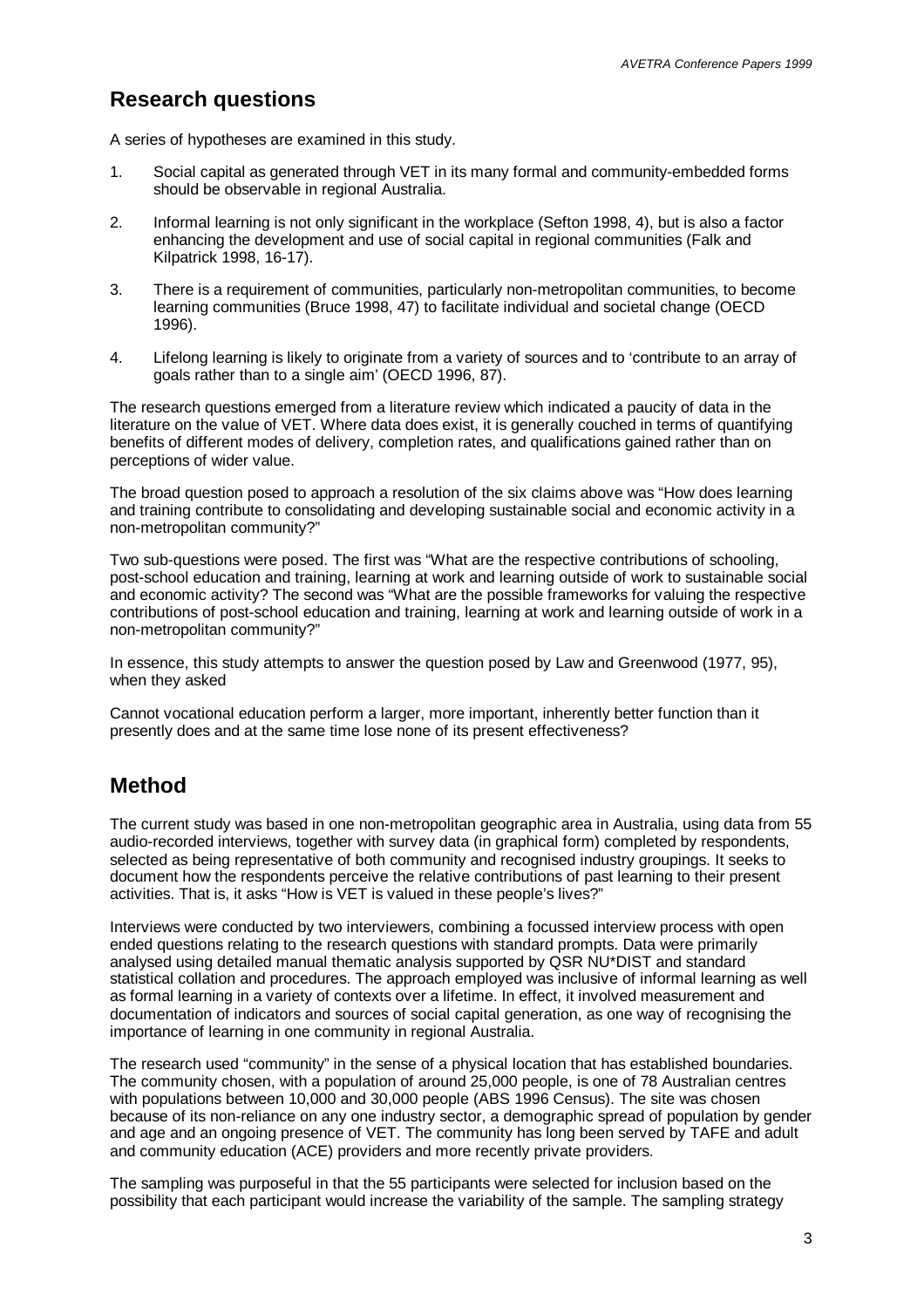aimed to include two major sub-groups within the community and to explore their inter-relatedness. The first targeted sub-group aimed to include two people who were employed in the seventeen industry groupings delineated by ANTA for benchmarking performance in VET (ANTA 1997, 7). The second included one person affiliated with groupings of community organisations derived from broad areas of interest.

As part of the interview process, an exploration was undertaken of the sources of learning in three contexts: in recent paid work, in community activities and in home activities. Respondents were asked to construct three pie graphs within given circles for each context. Within each circle, respondents allocated what they perceived at that time to be the relative value to them personally of five sources of learning. They were learning:

- 1. at school
- 2. through post-school qualifications
- 3. through work
- 4. outside of work from involvement with community groups
- 5. associated with home activities.

#### **ABOUT THE INTERVIEW SAMPLE**

Tables 1 and 2 summarise gender, age and labour force status of respondents. The sample was biased towards older, working males. The sample comprised around one third (36 per cent) females. Around three quarters (76 per cent) of all interviewees were aged over 40. While one half of the women interviewed were not seeking work, nine out of ten males (91 per cent) were in paid employment or self employed.

| Age group | Female | <b>Male</b> | <b>Totals</b> |
|-----------|--------|-------------|---------------|
| Under 39  |        |             |               |
| 40-49     |        |             |               |
| Over 50   |        |             |               |
| Totals    | 20     | 35          | 55            |

#### **Table 1 Gender and age of interviewees by gender**

| Current labour market status # | Female | <b>Male</b> | <b>Totals</b> |
|--------------------------------|--------|-------------|---------------|
| Paid employment                |        |             |               |
| Self employed                  |        |             |               |
| Unemployed                     |        |             |               |
| Full time student              |        |             |               |
| Not seeking work               |        |             |               |
| Totals                         | 20     | 35          | 55            |

**Table 2 Labour force status of interviewees by gender**

Note: # some categories overlap

While the sampling technique focussed on two people employed in each of 17 industry types, it became clear that such a categorisation had changed over time. Only one third (36 per cent) of employed respondents had remained in their current (ANTA 1997 defined) employment sector for the term of their employment to date. In effect most people had worked in two or more employment sectors.

Similarly, while community respondents were chosen on the basis of one current community membership, all but one of the 55 respondents was involved formally with community activities of some sort. Around half of respondents were in sporting groups and around one quarter were in service clubs or self help support groups. More than ten per cent of respondents belonged to each of one of six other community group types. Indeed only 12 of the 54 respondents were current members of one group only.

#### **LIMITATIONS**

This study is concerned with people's perceptions of the value of VET in their lives. It does not claim to establish the categorical composition of forms of learning to present activities in any sense, apart from those of respondents considered strictly as proportional contributions.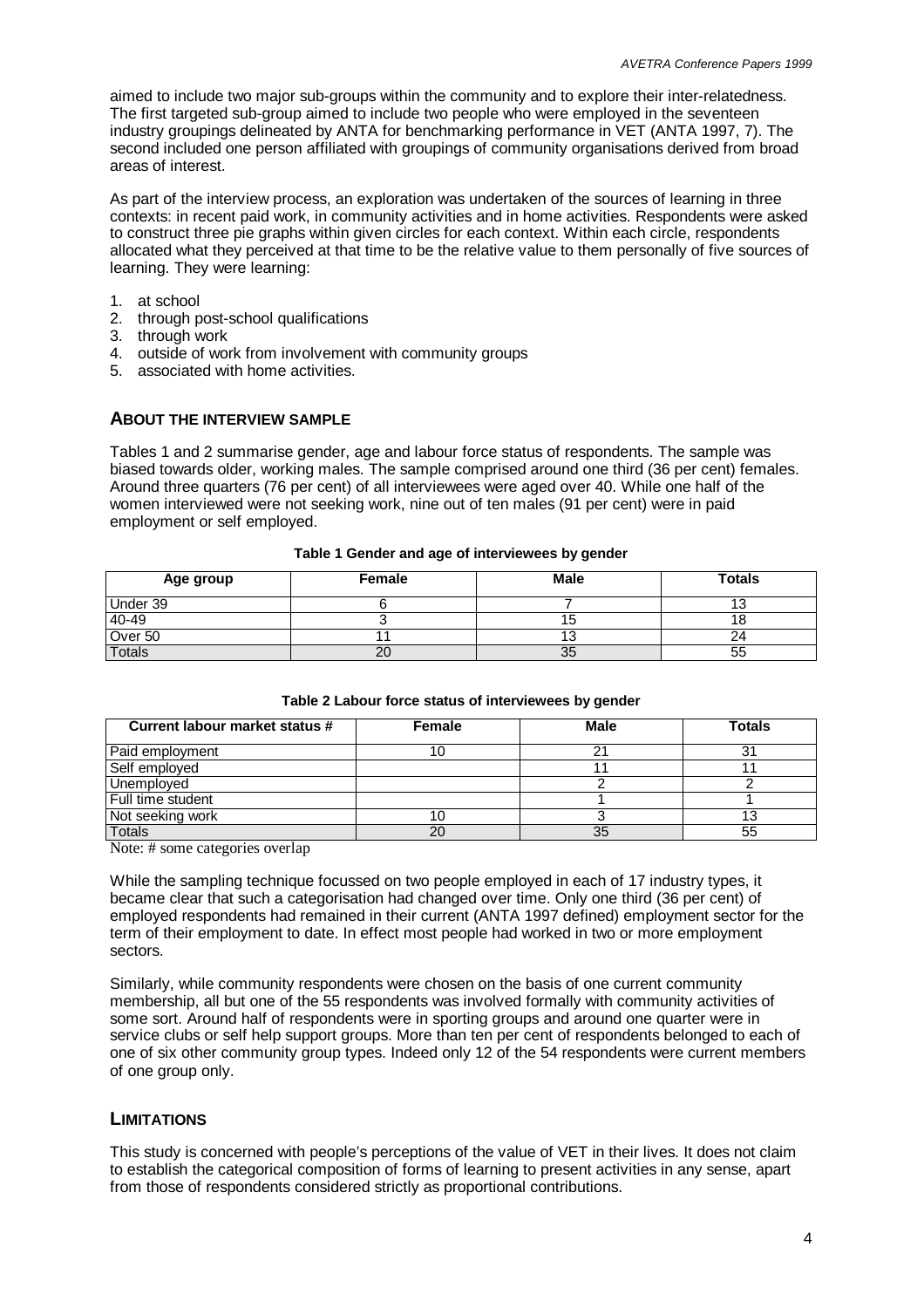## **Results**

Figure 3 summarises mean values ascribed by interviewees to sources of learning by learning context.

| <b>SOURCES OF LEARNING</b> | <b>PAID WORK %</b> | <b>COMMUNITY activities %</b> | <b>HOME activities %</b> |
|----------------------------|--------------------|-------------------------------|--------------------------|
| at work                    | 38                 | つつ                            | 20                       |
| in the community           |                    | 28                            | 24                       |
| in the home                |                    |                               | 29                       |
| post-school study          |                    | 15                            |                          |
| schooling                  |                    | 13                            | 16                       |
| Totals                     | 100                | 100                           | 100                      |

#### **Figure 3. Mean values (%) ascribed by interviewees to sources of learning by learning context Value to:**

While the table indicates the complexity of the nature of learning, it highlights that non-formal and informal learning (particularly in the workplace, home and the community) contributes to a substantial proportion of an individual's learning. Conversely, formal learning through schooling and post-school qualifications were ascribed relatively a lower value.

## **Domains of learning**

The post-school learning identified by participants was categorised into three main domains:

**formal learning**: post-school accredited VET or university

**nonformal learning**: structured learning on or off the job

**informal learning**: defined as 'incidental transmission of attitudes, knowledge and skills' (Coletta 1996, 22).

### **FORMAL LEARNING**

Interviewees with formal learning (n=49) were asked why they had undertaken formal learning in five overlapping categories. While around one half (49 per cent) had undertaken such learning to obtain employment, much other study was also undertaken for essentially recurrent, professional reasons: to change employment (14 per cent), for career advancement (22 per cent), job security (24 per cent) and personal challenge (22 per cent). One interesting finding consistent with concerns raised by Billett (1998, 8) is that many interviewees (45 per cent) had at some point undertaken modules or subjects from courses rather than entire courses. This reflected specific needs at that time rather than the need for a completed qualification.

### **NONFORMAL LEARNING**

Nonformal learning in Coletta's (1996, 23) view is learning that 'adjusts itself to accord with the changing demands of the life-cycle and environment', wherever and whenever those needs arise. In some cases these needs were found to arise in a workplace such as activities sponsored by employers on or off the job. Other nonformal learning was associated with learning about particular products or services and learning through community sponsored activities or non-accredited adult and community education classes.

### **INFORMAL LEARNING**

Informal learning is distinguished from nonformal learning in Coletta's (1996, 22) typology as the 'incidental transmission of attitudes, knowledge and skills'. The corresponding learning which emerged from the data included learning through trial and error, mentoring, personal challenge (motivation) observation, experience over time, shadowing or doubling and responsibilities not associated with work or formal study. Much of that informal learning occurred through 'real world', 'on the shop floor', 'out there' learning, primarily through what interviewees described as 'trial and error'. It also included personal reading other than for formal study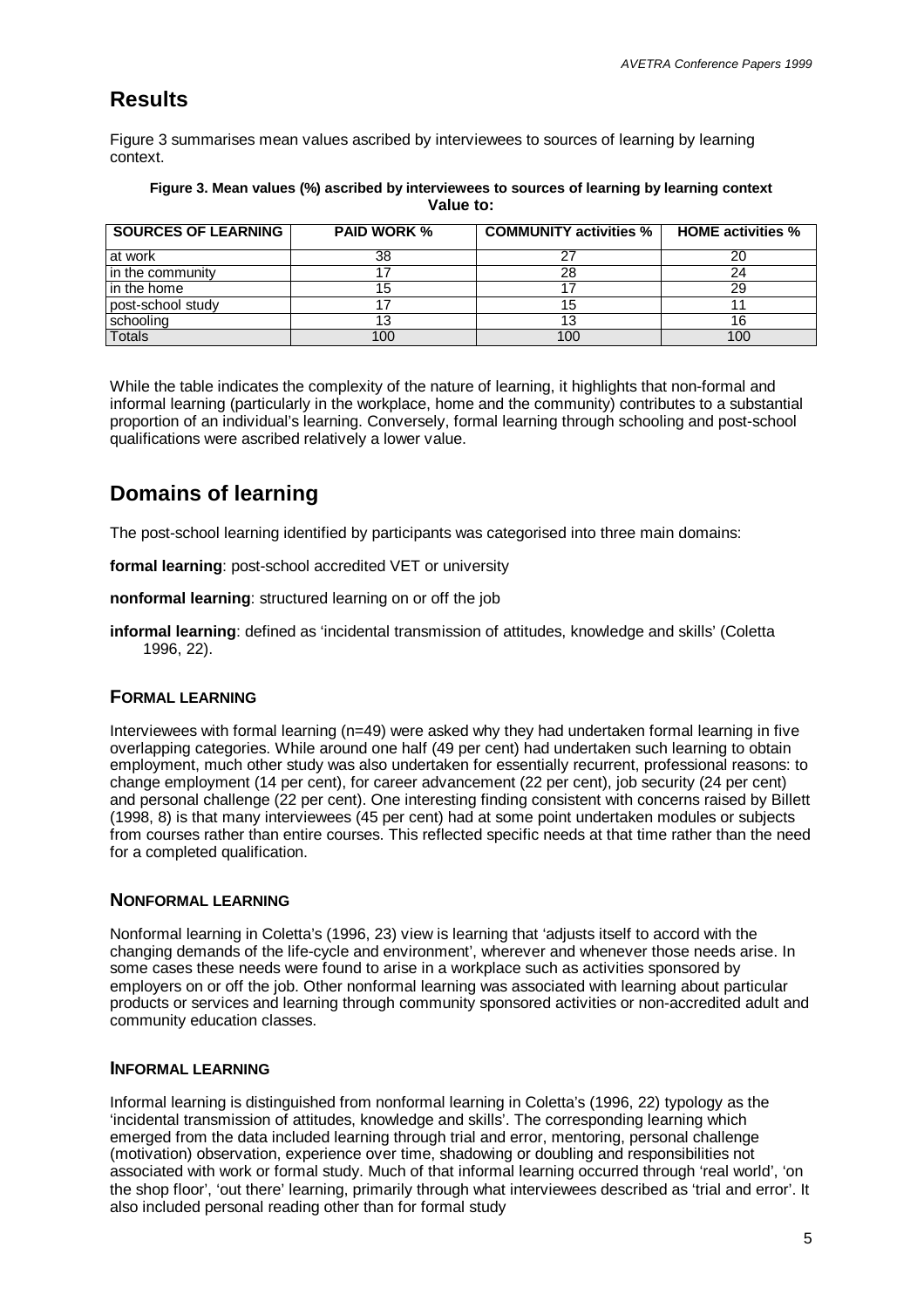## **Value of VET for life: some VET graduate views**

While most VET graduates regarded VET qualifications as of high (46 per cent) or medium (32 per cent) usefulness, trade qualifications and higher level awards were more highly valued. What was particularly revealing was what interviewees regarded as their most important skill. While there were multiple mentions in the transcript data, two skills stood out: empathy for others (47 per cent) and communication skills (42 per cent).

Empathy was the most mentioned personal trait, and was commonly referred to as 'people skills'. It differed from communication skills, also highly cited, in that it indicated a relationship, a receptiveness or relatedness that allowed respondents to 'get along with' or 'work with others'. In many senses, empathy paralleled the key competency 'Working with others and in teams'.

The next most mentioned skills were empathy for employment tasks (18 per cent) responsibility for the job (15 per cent), problems solving and initiative (15 per cent), technical skills (13 per cent) and motivation (12 per cent). In effect, the most highly regarded skills were primarily non-technical. Many (eg empathy, motivation, adaptability) are difficult to formally acquire or objectively measure as competencies. A sub-set of most highly regarded skills include several of the key competencies (communication and problem solving skills).

## **Discussion and Findings**

What is particularly striking from this comprehensive micro-study in one community is that while formal learning, including VET learning, has been important and valued for its role in getting 'an education' and a 'job', the most highly valued subsequent learning is non-credentialled, nonformal and informal. Further, much of that learning is community or work based.

This finding has important contra-indications to the line of thinking associated with the value of lifelong learning based solely around notions of the 'individual ' making a 'personal commitment' at 'personal expense'. Lifelong learning theory has to account for models which recognise that important and valued learning occurs well beyond self-serving individuals in an education market. Learning has value to others beyond the individual, and beyond the workplace. The value of VET and workplace learning also extends beyond the workplace.

This study reinforces the important role of the community as well as the workplace in facilitating and encouraging valued learning. Community activity and paid work generate nonformal and informal learning. This learning has valuable social and vocational value and currency. The value and currency of workplace and community learning, although not endorsed via a qualification system, has important social, community and economic associations, dimensions and values.

Community activity, unlike most paid work, is a voluntary social process occurring in a supportive environment, and is particularly conducive to learning. The difference between informal, nonformal and formal learning is that learning occurs through social processes of a community and in the workplace rather than as a pre-determined program outcome. The outcomes of informal and nonformal learning are flexible, they are determined by particular situations and participants. Whilst there is value in having certain, known learning outcomes, there is also a place for learning which is adaptable and produces customised and contextualised outcomes.

## **Conclusion and Implications**

In summary, we conclude that

- 1. Work, community life, home learning and knowledge and skills use integrate in ways not detected by linear or hierarchical models of skill and knowledge acquisition.
- 2. While learning is not confined to any one sector, much valuable learning is informal or nonformal and occurs in community and workplace settings.
- 3. Knowledge is not (and does not remain) within the domain of any specific industry, work or community sector.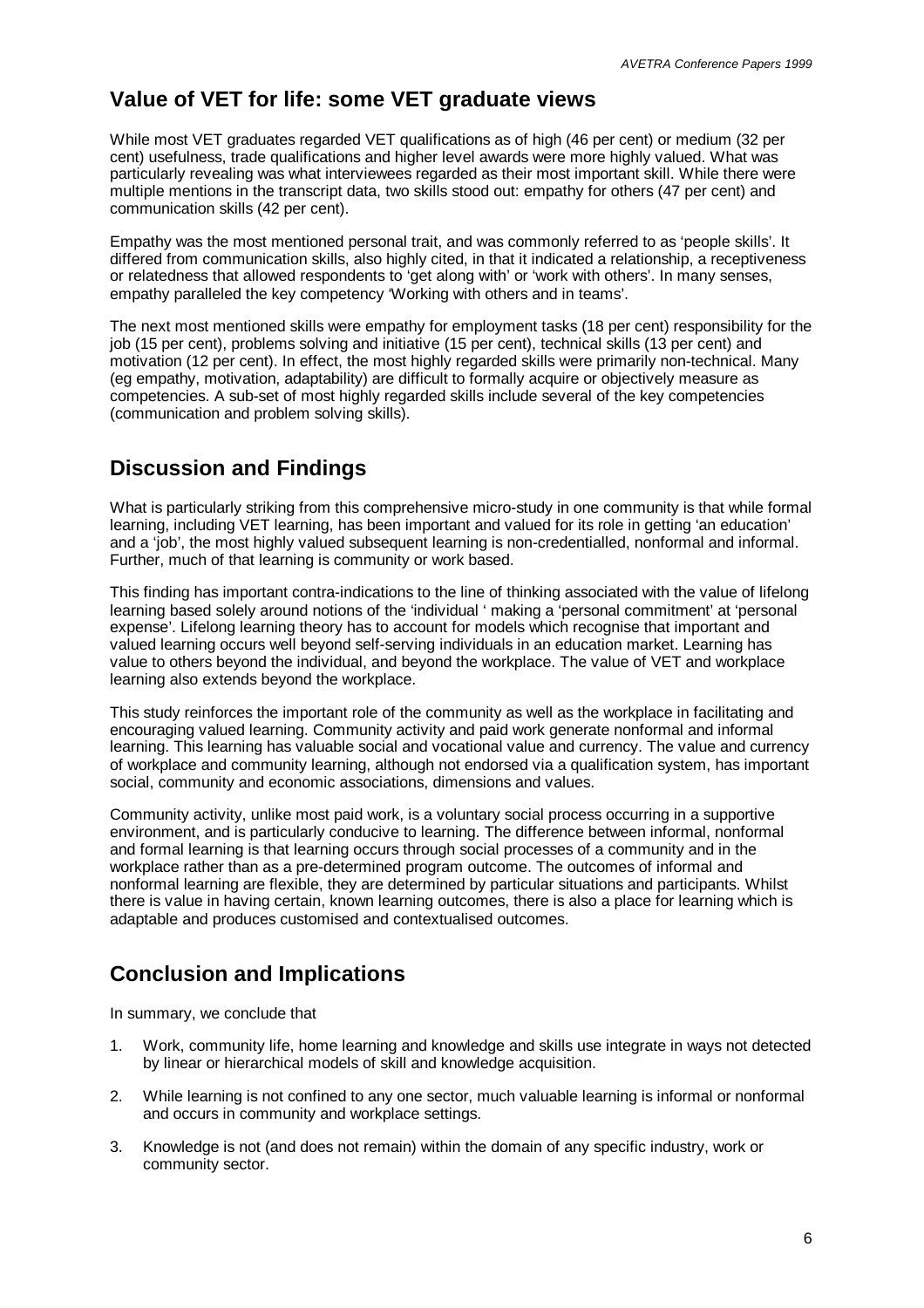Our study indicates that: for those in recently in work, the highest value is placed on workplace learning, regardless of whether formal study has recently been undertaken. The study also highlights that learning at work and in the community are highly valued in community contexts, and that the learning at home is valued in a variety of contexts.

The findings of our study complement those of Golding, Marginson and Pascoe (1996, Table 9, 87). They investigated valued prior learning contexts for people with formal post-school qualifications from both TAFE and university sectors, and who were moving in either direction between those sectors. They concluded that work contributes most to the development of most key competencies. Work particularly contributes to the competencies associated with learning from experience (professional judgement), working in teams, solving problems and lifelong learning (learning on demand). Further, their study showed that while formal learning (in either sector) is also important for acquisition of skills associated with analysis of information, understanding systems and expressing ideas, that the home & other sources (presumably including community) are most important for skills associated with reflection, imagination and cultural understandings. Of all the key competencies, school was found to contribute most to mathematical skills.

The current study has several important implications. The first is for learners and communities in regional Australia with limited access to formal VET, for whom for informal and nonformal community and workplace learning are likely to be critical. The second implication is for community members who are either not working, not working in groups or not currently members of community organisations. Such people are in effect divorced from the opportunity to participate in the most valued forms of learning.

### **REFERENCES**

- Anderson, D ( 1997) *Competition and market reform in the Australian VET sector: a review of research*, National Centre for Vocational Education and Training.
- ANTA (1997) Australian National Training Authority*, Benchmarking vocational education and training*, ANTA, Brisbane.
- Billett, S (1998) 'Changing relationships amongst VET clients: emerging issues and changing relationships', Report for the Office of Training and Further Education, Victoria.
- Billett, S, Cooper, M, Hayes, S and Parker, H (1997) *VET policy and research: emerging issues and changing relationships*, Report for the Office of Training and Further Education, Victoria.
- Butler, E and Lawrence, K(1996) *Access and equity within vocational education and training for people in rural and remote Australia*, Report for the Australian National Training Authority, Brisbane.
- Coletta, N (1996) 'Formal, nonformal and informal education', in Tuijnman, A. *International encyclopedia of adult education and training*, second edition, OECD, Paris.
- Childs, M and Wagner, R (1998) 'A failure of imagination. Towards a critical review of VET sector orthodoxy: a polemic', Paper presented at Australian Vocational Education and Training Research Association, University of Technology, 16-17 February, Sydney.
- Falk, I and Harrison, L (1998) *Indicators of social capital: social capital as the product of local, interactive learning processes*, Discussion Paper B1, CRLRA Discussion Paper Series, Centre for Research and Learning in Regional Australia, Launceston.
- Falk, I and Kilpatrick, S (1998) 'What is social capital? A study of rural communities', forthcoming, *Rural Sociology*.
- Falk, I (1998a) 'Vocational education and training: policy and reality', Paper to Australian Vocational Education and Training Research Association (AVETRA) Conference, University of Technology Sydney, 16-17 February.
- Golding, B, Marginson, S and Pascoe, R (1996) *Changing context, moving skills: generic skills in the context of credit transfer and the recognition of prior learning*, National Board of Employment, Education and Training, Australian Government Publishing Service, Canberra.
- Hyland, T (1996) 'National Vocational Qualifications, skills training and employer's needs: beyond Beaumont and Dearing, *Journal of Vocational Education and Training*, 48 (4) 349-365.
- Lawrence, K (1997) 'Regional 'empowerment' within the national vocational education and training system: an exploration, Paper presented at 'Good Thinking, Good Practice: Research Perspectives on Learning and Work', 26-28 November, Centre for Learning and Work Research, Griffith University, Conference Papers Volume 1, 207-219.
- Marginson, S (1993) *Education and public policy in Australia*, Cambridge University Press, Cambridge.
- Moore, A and Brookes, R (1996) *Transforming your community: empowering change*, Krieger Publishing, Malabar, Florida.
- NCC (1999) National Competition Council, *National competition policy: some impacts on society and the economy*, cited in *The Age*, 8 February 1999, 4)
- OECD (1996) Organisation for Economic Co-operation and Development, *Lifelong learning for all: meeting of the Education Committee at Ministerial level, 16-17 January*, , OECD, Paris.
- Sefton, R (1998) 'Navigating the murky waters: research, change and knowledge in the 'New' workplace', Workplace Learning Initiatives, Draft of Paper to be presented at the Australian National Training Authority Conference, August.